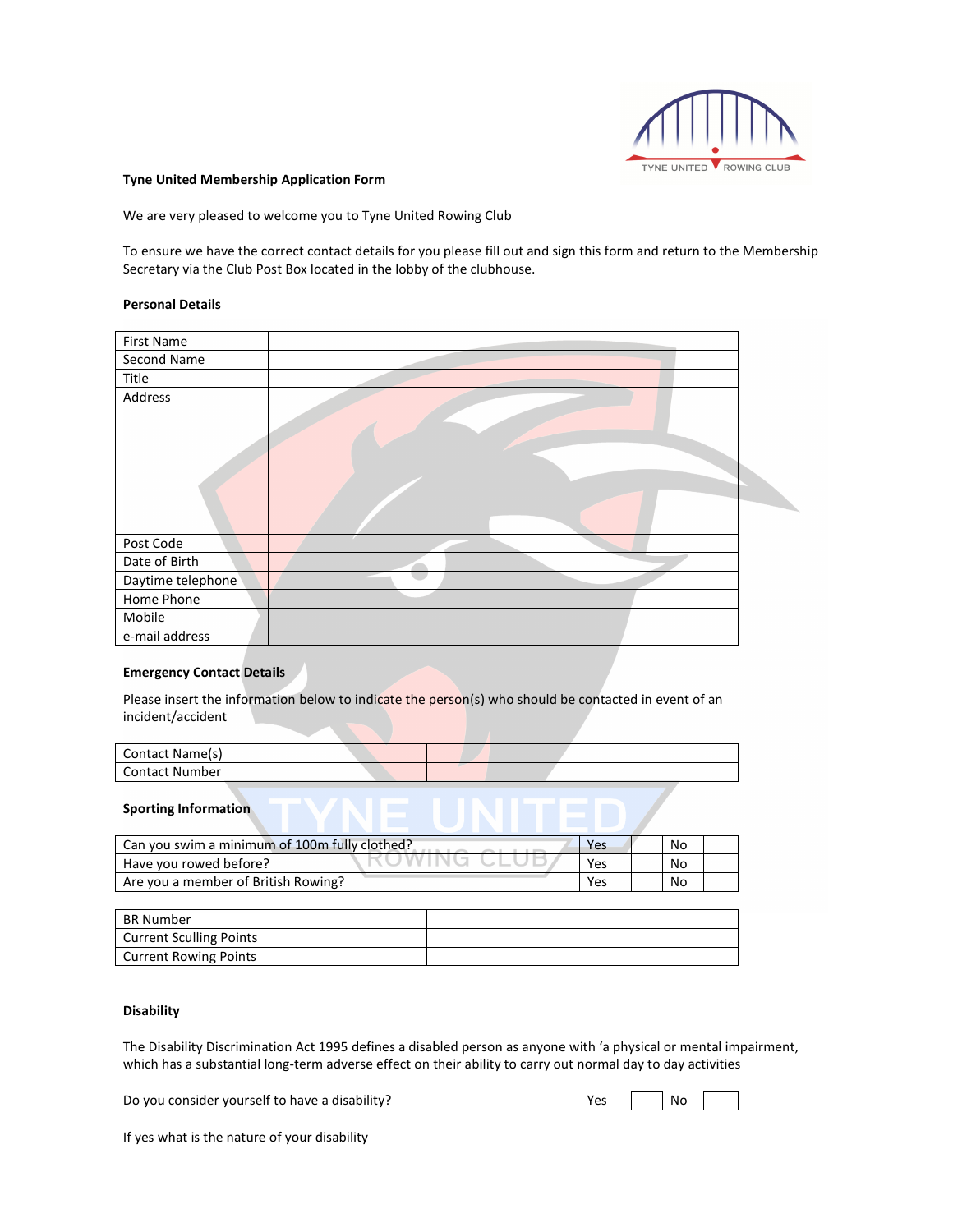Please detail below any important medical information that our coaches should be aware of

| Visual Impairment   | Hearing Impairment           |  |
|---------------------|------------------------------|--|
| Physical Disability | Learning disability          |  |
| Multiple disability | Other (Please specify below) |  |

### **Medical Information**

Please detail below any important medical information that our coaches should be aware of (e.g. Asthma, Epilepsy, diabetes)



In order to help the club monitor its membership please tick one of the following boxes to identify your ethnic group/origin

| White |                | <b>Black or Black</b><br>Mixed<br>Asian or Asian |  |                      |  |                |  | Other        |
|-------|----------------|--------------------------------------------------|--|----------------------|--|----------------|--|--------------|
|       |                | <b>British</b>                                   |  |                      |  | <b>British</b> |  |              |
|       | <b>British</b> | Caribbean                                        |  | White &              |  | Indian         |  | Any other    |
|       |                |                                                  |  | <b>Black African</b> |  |                |  | ethnic Group |
|       | Irish          | African                                          |  | White &              |  | Pakistani      |  |              |
|       |                |                                                  |  | Asian                |  |                |  |              |
|       | Other White    | Other Black                                      |  | <b>Other Mixed</b>   |  | Bangladeshi    |  |              |
|       | Background     | background                                       |  | Background           |  |                |  |              |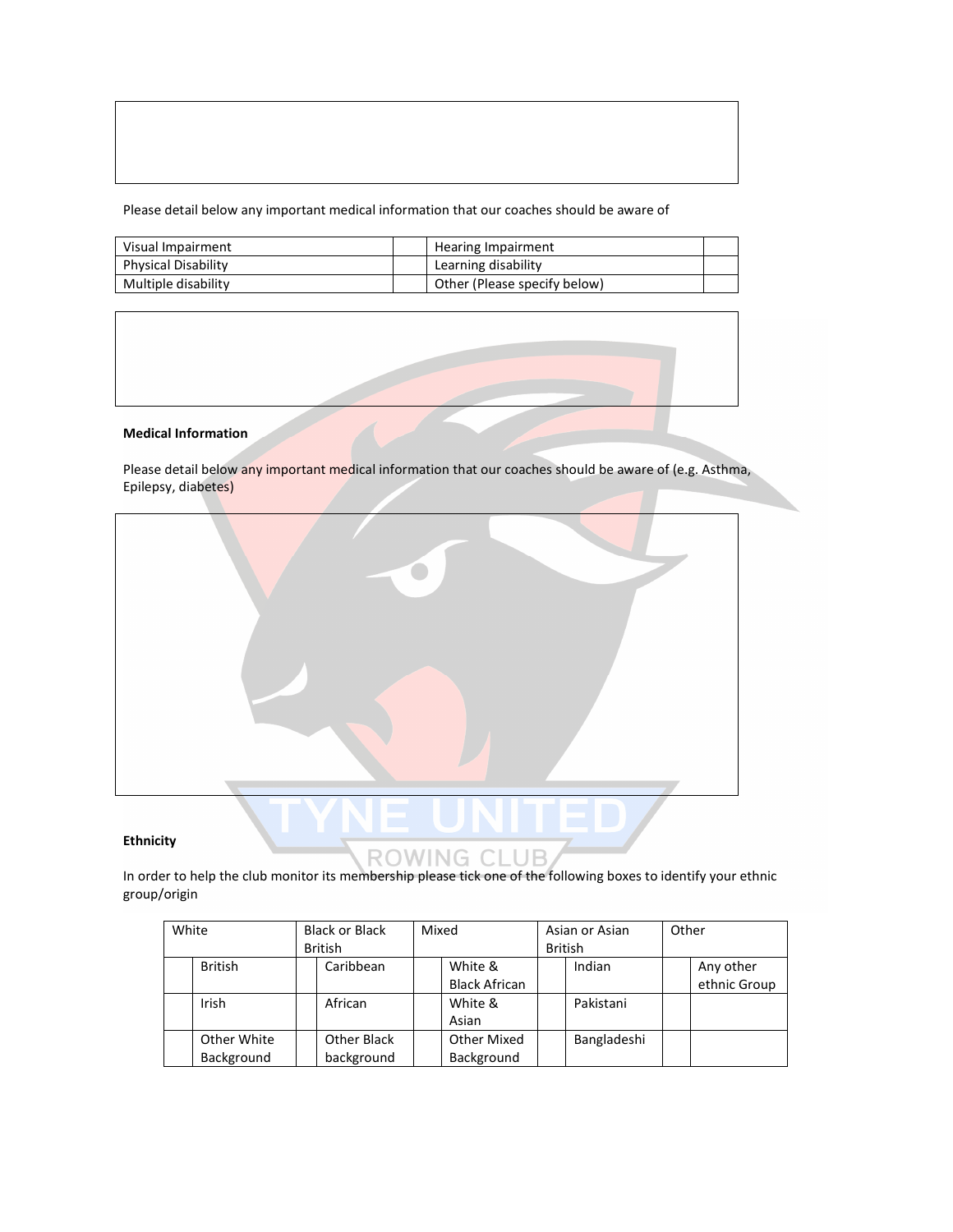## **All club members using the weights equipment will be required to sign a Club member compact and fill in a health screening questionnaire.**

- $\checkmark$  I wish to use the Weight Equipment in the gym shed
- I have been shown the appropriate material and understand the information shown to me in the DVD
- I agree that I must abide by the rules of the gym and not abuse the equipment or use it in an inappropriate manner
- $\checkmark$  I agree I must complete a warm up prior to using the weight equipment
- $\checkmark$  I agree I must wear appropriate sportswear and footwear when using the weight equipment
- I agree that the use of the weight equipment is undertaken at my own risk and will only use weights in a group
- $\checkmark$  I confirm that I do not suffer from any medical condition that would not allow me to use the weight equipment

### **Health Screening Questionnaire**

Adding weights to your training activities will provide additional benefits but come with additional risks. If you are planning to undertake more physical activity than you are used to then start by answering the questions below. If you are in doubt you should check with your doctor before you start.

## Please read the questions carefully and answer them honestly, circle **YES** or **NO**.

| 1. | Has your doctor ever said that you have a heart condition and that you should only<br>complete physical activity recommended by a doctor? | Yes/No |
|----|-------------------------------------------------------------------------------------------------------------------------------------------|--------|
| 2. | Do you feel pain in your chest when you do physical activity?                                                                             | Yes/No |
| 3. | In the past month, have you had chest pain when you were not doing physical activity?                                                     | Yes/No |
| 4. | Do you lose your balance because of dizziness or do you ever lose consciousness?                                                          | Yes/No |
| 5. | Do you have a bone or joint problem that could be made worse by a change in you level<br>of physical activity?                            | Yes/No |
| 6. | Is your doctor currently prescribing and medication for your blood pressure or a heart<br>condition?                                      | Yes/No |
| 7. | Do you know of any other reason why you should not do physical activity?                                                                  | Yes/No |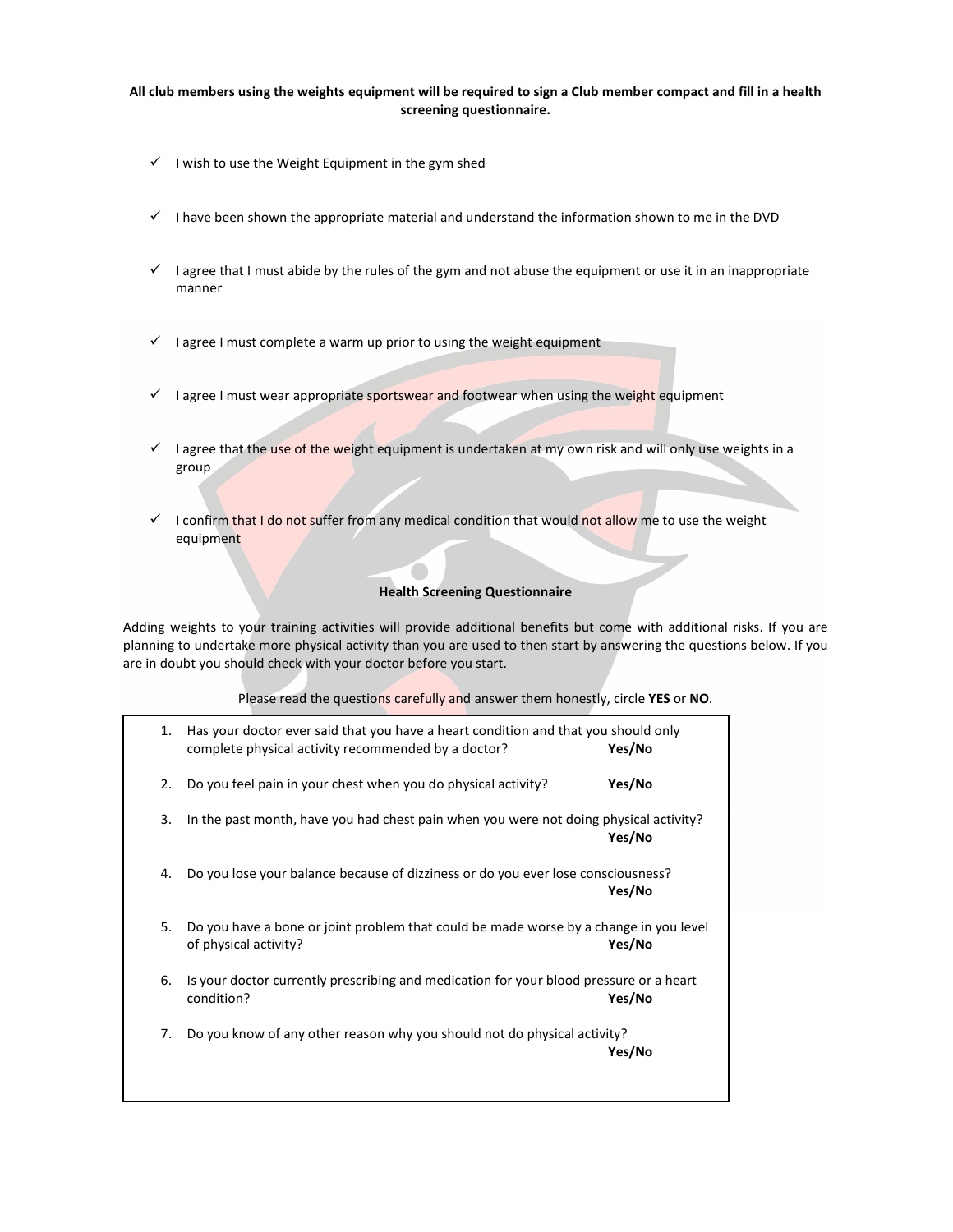## **IF YOU HAVE ANSWERED 'YES' TO ANY QUESTIONS**

Talk to your doctor **before** you start to exercise. Ask them to provide you with a medical clearance form. The medical clearance form should ask for advice from your doctor about any activities that you may not be able to participate in at this sports club.

# **IF YOU HAVE ANSWERED 'NO' TO ALL QUESTIONS**

If you answered no honestly to all questions you can start to become more psychically active. The safest way to do this is to start slowly and build up gradually. The coaches at this sports club will be able to give you advice on how to begin.

*I have understood and answered all of the above questions honestly. I understand that I should not exercise if I feel unwell and that if my health changes I should inform your point of contact in the club.*

# **Declaration**

- I Wish to join Tyne United Rowing Club
- I agree to abide by the conditions of membership set out overleaf and in the Clubs Constitution and Rules and Codes of Conduct as set out in the Club Handbook and Club mark Folder
- I agree to pay the membership fees as set by the club
- I agree to pay any regatta and trailer fees incurred by the Club on my behalf
- I understand all aspects of rowing is undertaken at my own risk
- I confirm that I do not suffer a disability or medical condition that may render me unfit for strenuous exercise and that I have declared any known medical conditions (i.e. Weight Training)
- I confirm that I am able to swim a minimum of 100m fully clothed
- I understand and agree that the personal data which I provide to the club will be held and used by the club in accordance with the principles of the Data Protection Act and may be used by the club for administering my membership of the club and for sending me information concerning the club and club events and activities from time to time.

## **Conditions of Membership**

- 1. The Club is responsible for maintaining equipment in a safe condition and for ensuring that all boats comply with the current Water Safety Code published by the Amateur Rowing Association.
- 2. Members are responsible for:-
	- Complying with the Club Constitution and Rules and Codes of Conduct at all times. A copy is displayed in the boathouse and is available upon request from the Secretary.
	- Ensuring the safety of themselves and other water users by adhering to the local rules of the water and the ARA Water Safety Code posted in the boathouse.
	- Declaring on this form any condition which may restrict them from steering a boat or single sculling, including epilepsy – please ask or refer to Water Safety Code.
	- Ensuring that, before embarking on training, any known medical condition that may, as a result of physical training, have a detrimental effect their health, is notified to the Club on this form (if in any doubt, Members must consult their Doctor prior to undertaking any physical activity)
	- Reporting any relevant condition that arises during the term of their membership to the training co-ordinator responsible for organising their training.
	- Ensuring that they are capable of swimming (see declaration) and if they are non-swimmers this is clearly shown on the declaration on the application form. The Club will not allow non-swimmers to participate for safety reasons.
	- Using Club equipment under the supervision of a responsible member of the Club (this will normally be the stroke of a crew or a committee member if they are present in the crew).